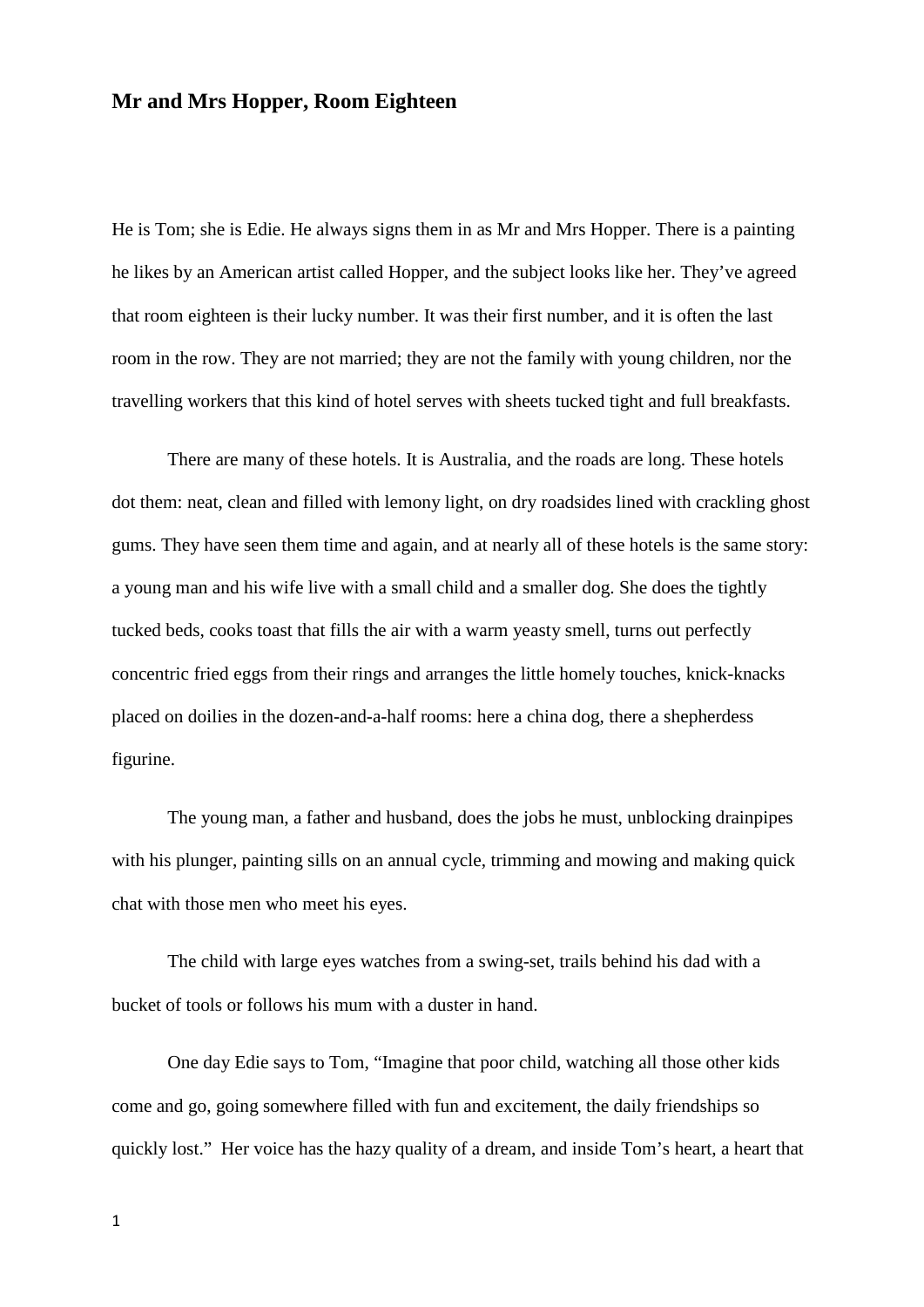has often felt mechanical like clockwork, clunky with anxieties, another gear shifts, and he falls yet again deeper in love with her. She has this way of noticing everyday things as if they are single music notes rather than the hum of normalcy. It has become revelatory to him, her way of sensing and feeling; it opens him up so that his lungs expand in his chest and the world smells sharper, as if it has been fresh-washed and hung out to dry in the light.

It is hot; the sun is high and directly over their room's tin roof. Tom is still damp from his shower as Edie walks out from the bathroom naked, her wheaten hair pulled behind her ears. Her face is clear of make-up and chiselled in profile. The window is open and the voile curtains are drawn, the lightest of barriers. In this hotel there are back windows too, facing out across the distant chalk-blue mountains and striations of olive and grey land. For a moment Tom sees her standing in a square of milky white light, an imprint on his retina that lingers. On her skin are the fine traces of blue veins. Her belly is flushed with a roseate glow from the heat of the shower, and her shoulders are pale, their lines pure and sharp. She is tall, statuesque, strong. She turns to him and says, "Love, could you make me a gin and tonic? I think there is still some ice in the tray."

Sometimes Tom finds himself smiling ruefully; they are a cliché so time-worn, a boss and his secretary, yet he feels new with her. He is head of advertising-sales for a small chain of local newspapers churning out family-friendly breakfast reading. In the office they all agree their work is probably blotting paper for coffee rings, or tomorrow's fish and chip dinner. Edie is head of the typing pool and beginning to write copy, social pages mostly, but he thinks she's good at it, and better than she knows.

They both have marriages that trot along as neat and sedate as a row of nuns to matins. It's an image he cannot shake off, ever the lapsed Catholic. Edie has a girl, and Tom has twin boys. He loves her and, he's sure, she loves him. They will not leave their families, it is understood, even if at times he wishes otherwise. He dreams of other tracks, does she?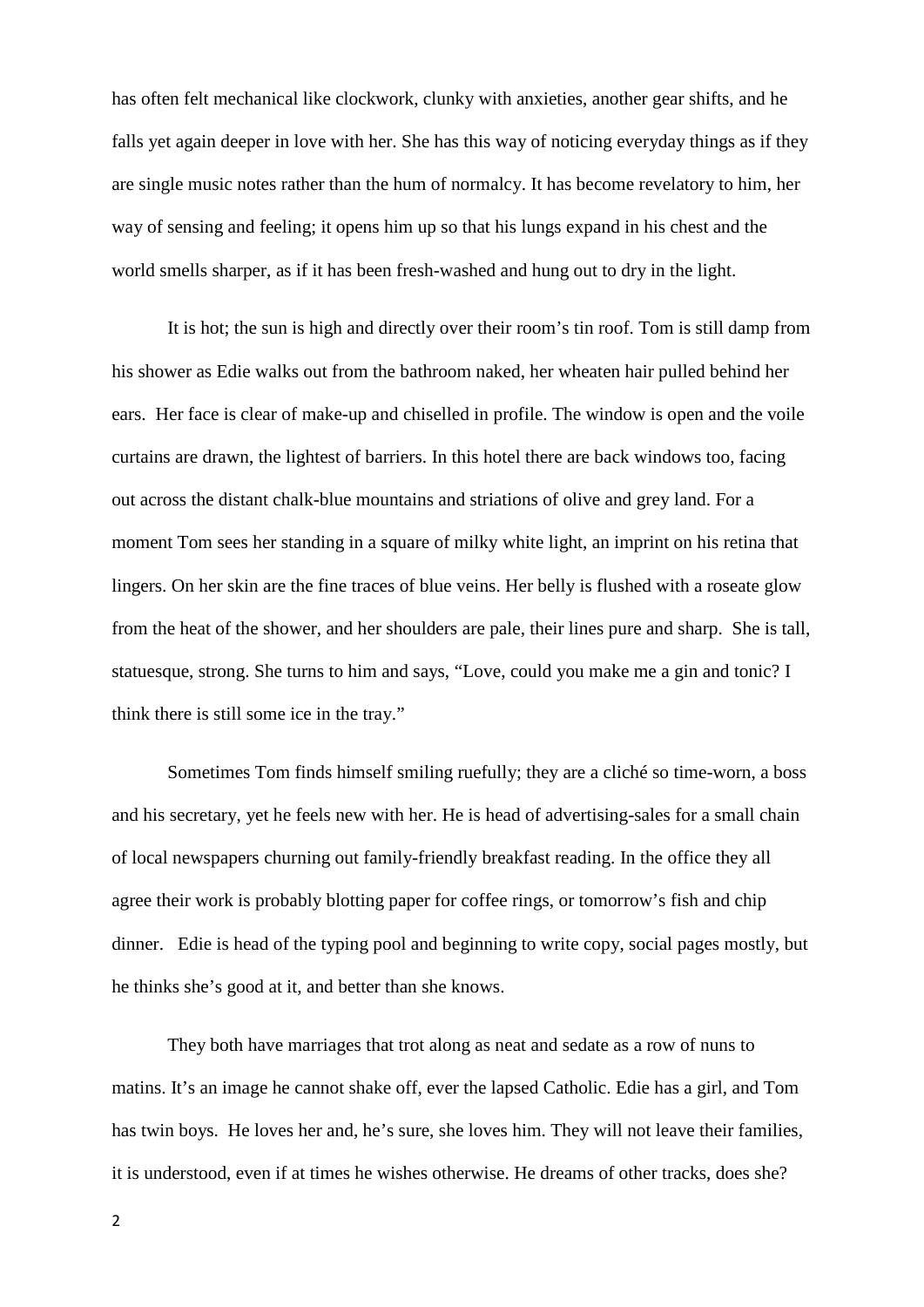Sometimes Edie dreams of leaving her marriage for Tom. The dream tastes like mangoes. She is on a train heading up to Sydney where they will meet to begin a life together. There is a friend of Tom's in Coffs Harbour who has arranged the cheap lease on a holiday cabin. They will eat fish, drink long cold beers, sleep, read and love together. There is no money; who needs it? She is ashamed to know that also, there are no children in this dream. Just rumpled sheets that smell like their sex and the sea-salt air they dry them in. A life of vagrancy. She will make their little home sweet with pale curtains and bake bread because it smells like Tom's skin. It will be a life filled with his voice, which she loves. She loves how he talks with her. He hears her and nods, head cocked as though his ear wants to catch some precious thing. With him her brightness shines, her wit and her smartness. His voice has a dry, nubbly texture that blankets her soul. His forearm, brown from driving, will circle her waist at night and pull her against the heat of his chest. She will press back, more, and make gentle adjustments in her hips and thighs that let him enter her, fill her heavily, then rock, rock, rock them both towards their sighing pleasure.

\*\*\*

Oh yes, Edie dreams of it all. Yet even as she curls in bliss and her feet twitch, the dream veers away onto a dark track, and she hears her daughter crying at bedtime. "I want my Mum." She sees her girl's open face twist with self-doubt. *I am un-loveable. She didn't love me. Not enough to stay.* She sees her girl growing up stained by the mother who left on a train with a bag of mangoes and a small suitcase.

On the train of dreams, the night-porter hears Edie's soft whimper and closes the door.

\*\*\*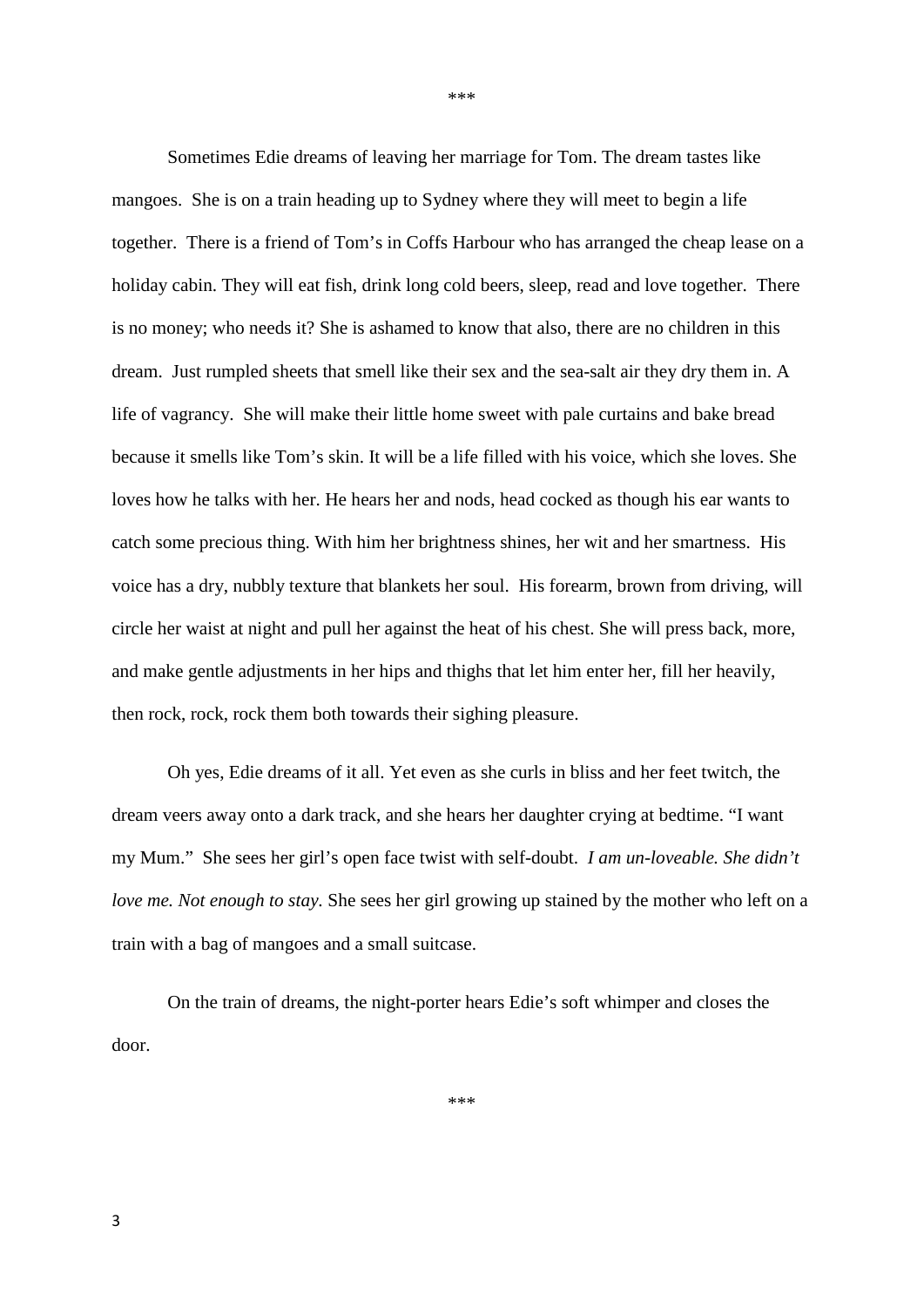Tom makes their drinks, and they settle into chairs beside the window. His white towel is cool round his waist and legs. Edie is still naked. He catches the clean smell of lavender soap that mists her skin. It's a smell he associates with erotic promise. They have become safe inside these rooms, safe in each other's company. Three years, bright red hurts, slow green shoots of words he's heard until now he feels there is an odd kind of grace with which they talk, a great care not to harm each other.

Tom's wife is not cruel. She is good at the job of being a wife and doesn't lean on the sandwiches to cut their neat triangles. This morning he tumbled with his boys, madly in love with their bony knees and scabs, their pungent curls and skins so pale they bounced light. James had a ratbag tantrum full of squeals because Tom had insisted on Wheaties for breakfast and not lollies left over from a visit from his Mum, who spoils them. And as usual, in the lovely tussle of his morning, Edie had receded. But at night she keeps him awake, a call, a voice beyond his window, whispering words of love and sex. He imagines her catlike, alternatively cautious or wild, prowling the perimeters of his marriage, his safety and sureties. A cat that won't come in.

Once she had told Tom, 'My husband doesn't see me, not really. It's more like I'm…a kind of cog in the machinery his life."

Tom had to ask, "Do you and he make love?"

"No. He kisses me and smiles and rubs my shoulder. He's not unkind…and he's affectionate in his way." Edie pauses, trying to make something clear, more to herself he thinks. "It embarrasses him that I work. In his family women don't work, it means their men can't provide properly." She laughs a little wryly. "So I'm the weird Women's Libber to them. But I want my Sarah to grow up like that, feeling she can do anything she sets her mind to…not just the housekeeping."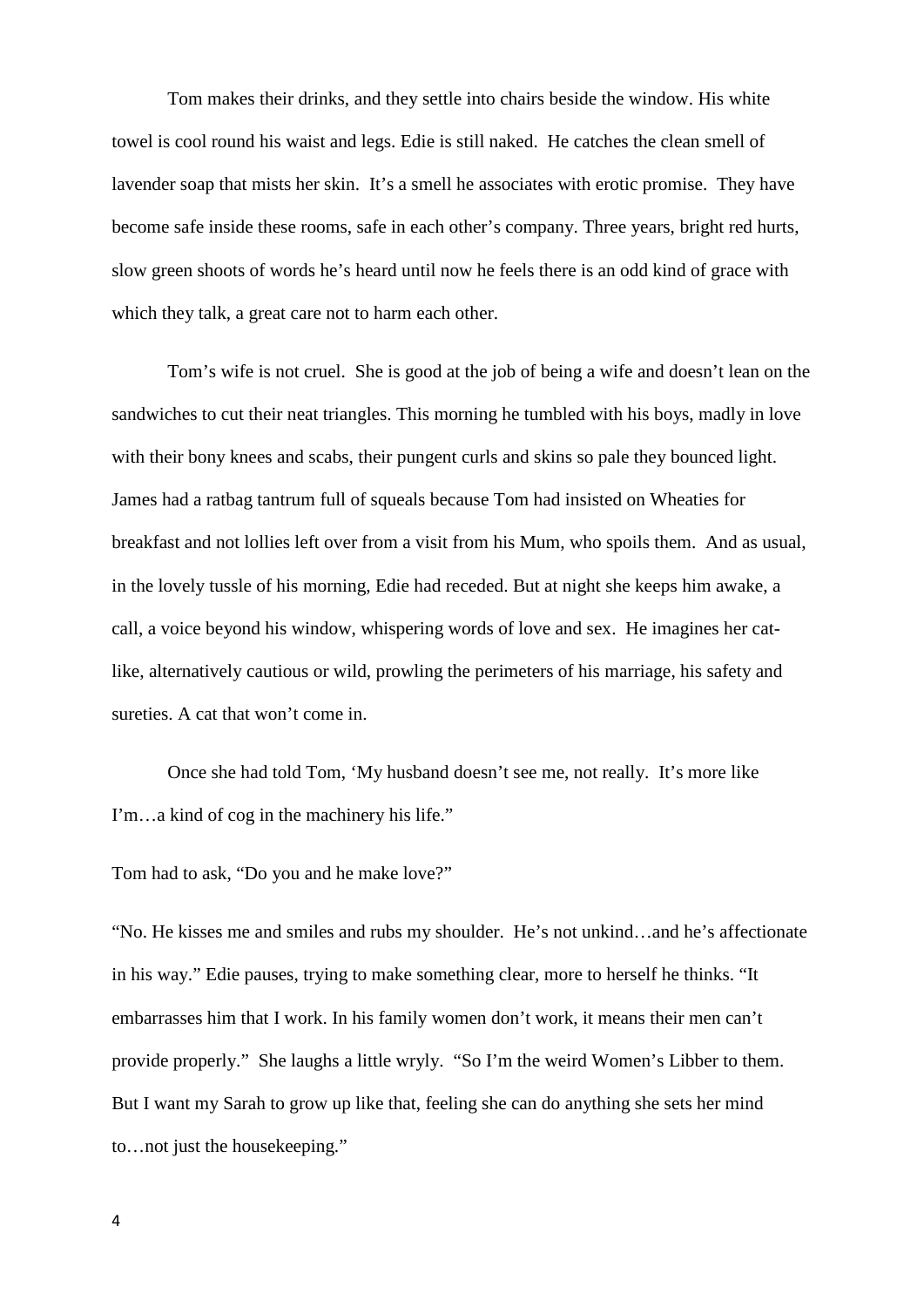It's like a punch in the gut when she tells him that. How can this man not love her, her fight and her care? To be loved by her sharpens every colour he sees, every texture and taste. When she takes him into her body, or her conversation, or into her sweeping and curious gaze, it is a joy that resonates even as she walks away and to that other life she lives. Yet something in Tom is kicking at it all; the feeling of treading water sometimes rises up to choke him. They are both caught. He spent years writing weather reports and knows that two forces can't work in equal tension against each other forever. What will give? What will happen next, and which of his or her loves will be the nudging force that tips them into change?

Last week he had stood in a kind of fugue-state, staring at his stubble-dark face in the mirror. Morning TV and dishes rattled away, the boys chirruped in their strange twin-talk and Margery sang as she made coffee. He had put on foam to shave. Then, razor at his throat, set to scrape, he'd gagged, and his head had swam and he'd had to hold the basin for a minute. *Am I here? I can see I am here. I must be here. But where in God's name am I going?*

It is with him now, a feeling that the gin won't trickle down his throat. His chest tightens sharply, a ruthless pulling that draws his shoulders in hard. *I can't breathe, I can't breathe! I'm going to pass out.* He gags and puts his hand to his mouth where the drink has dribbled. He feels mortified or panicked; the fist on his heart punches down hard and hot tears squeeze from his eyes. Words tumble out as staccato as ice-cubes into a glass. "Please. With me. Come live with me. Oh, God, Edie please come away with me."

Tom gropes towards her lap and feels her stiffen with the shock of it. He's shocked himself. So often he's wondered when he'd say 'enough' and end it. Or she would. Yet now his words hang in the hot air, unmoved by the currents pushed by a slow-turning fan. Her hand drifts onto his neck, and he catches a whiff of lavender. Her hand is cool. Her silence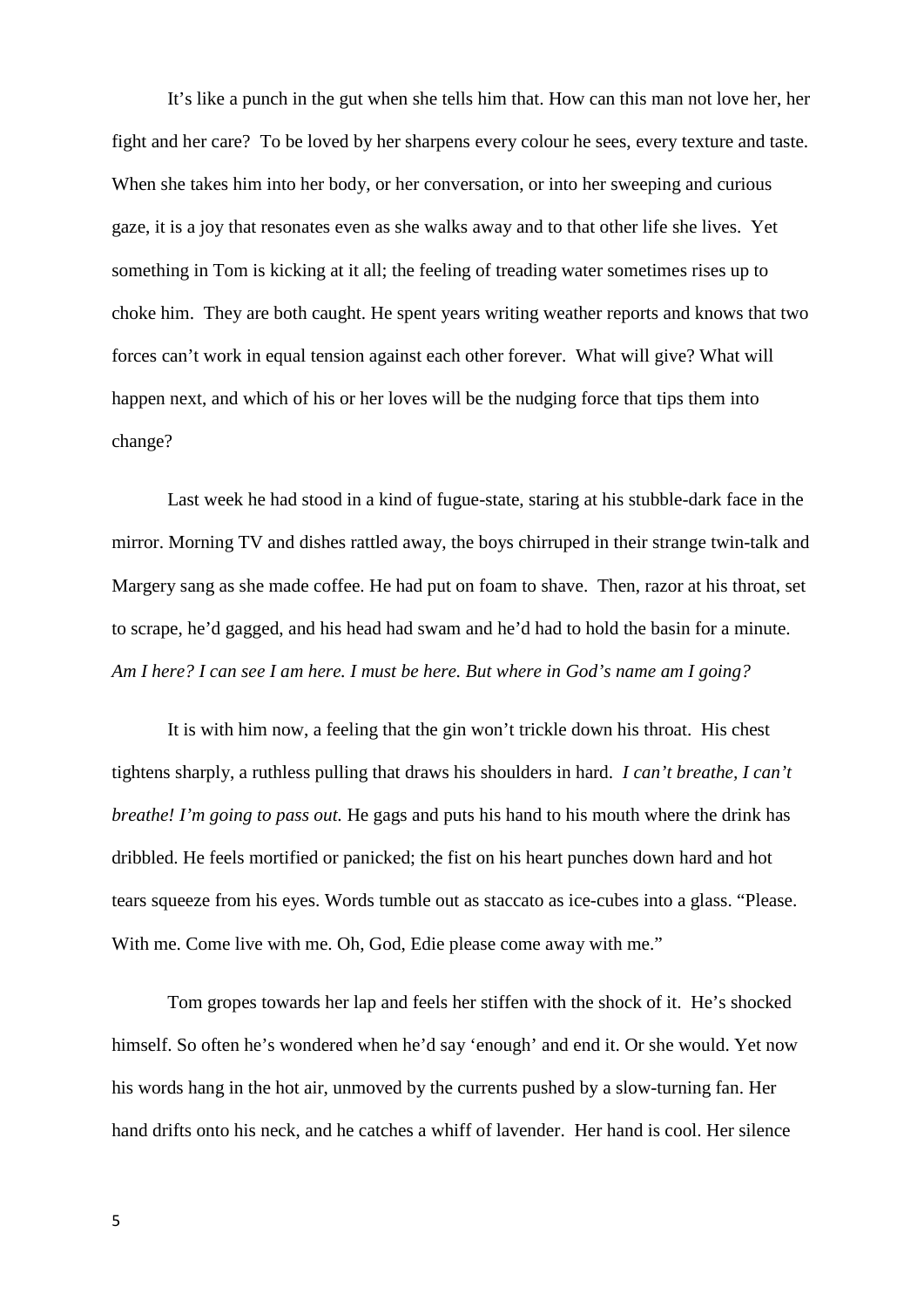beats out before she soothes him, as a mother does. "Shh." Edie kneels against him, patting his hair. "Shh, shh."

Tom hears the shower dripping. He hears nothing. He hears the heat whisper round the room and the low-beating fan. He hears nothing.

"We need to pack up, are you ready?" She rises.

"The room is paid until two."

"It's one now; we have to get back by four."

"Why won't you say something?" His fingers curl hard into his palm. "Just say it." He is braced; this will be it, the ending that always hangs over their heads. Will she do it? They've come close before, he's always known just how close.

"I am saying something. You know I get nervous as we leave."

"No one is driving by Edie, look, it's deserted." He waves to the front window, veiled in sheer lace. Outside, the sun blazes silver spangles on the line of gum trees. "You won't, will you? Won't even talk to me about it. You know it could work. Damn it Edie! Kids survive wars."

"No." Her voice is back-bone strong, mother-bone strong.

And a part of him is home, relieved to be done with the razor-blade of risk, reminiscing about her even as he helps Margery with the nightly ritual of baths and teethbrushing and bedtime stories.

A car crunches gravel outside as it slows to turn and park. Tinny music spill from its radio: 'Glad All Over' and children's voices burble along, tired with the excitement of long car travel; he glances out to see brown bodies and old luggage jostle and trip towards the